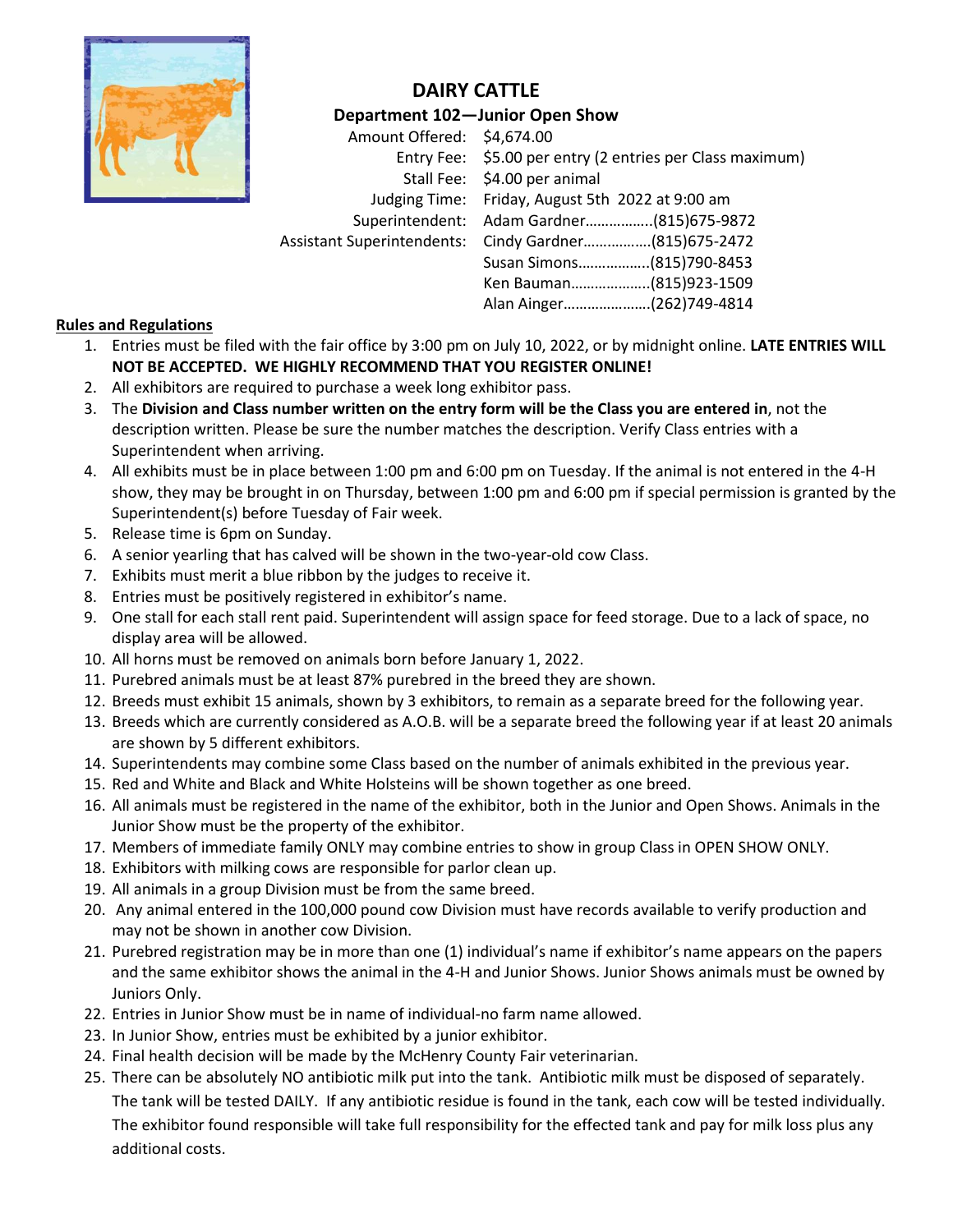26. **While exhibiting on the McHenry County Fairgrounds, owners of animals in need of additional nutritional supplements or medical attention must let the superintendent know immediately AND have the Fair Veterinarian fill out and sign off on the Veterinarian Treatment Form. Any forced substances used on breed or market animals while on fairground property, must be approved by the Fair Veterinarian. NO EXCEPTIONS!**

**Premiums** First-\$35; Second-\$30; Third-\$25; Fourth-\$20; Fifth-\$15; Sixth-\$10; Seventh-\$8 Grand Champion Holstein: Banner Jr Champion Holstein: Rosette Grand Champion Jersey: Banner Res. Jr Champion Holstein: Rosette Grand Champion A.O.B.: Banner Jr Champion Jersey: Rosette Reserve Grand Champion Holstein: Banner Res. Jr Champion Jersey: Rosette Reserve Grand Champion Jersey: Banner Jr Champion A.O.B.: Rosette Reserve Grand Champion A.O.B.: Banner Res Jr Champion A.O.B: Rosette Grand Champion Over All Breeds: \$150.00 and Banner Jr Grand Champion Over all Breeds: \$75 and Rosette

**Best Udder Award:** Winners from each Best Udder Cow Division will receive \$15.00

Grand Champion Over All Breeds: \$150.00 and Banner Jr Grand Champion Over all Breeds: \$75 and Rosette

#### **Class Definitions**

Spring Heifer Calf– born between March 1, 2022 and May 31, 2022 Winter Heifer Calf– born between December 1, 2021 and February 28, 2022 Fall Heifer Calf– born between September 1, 2021 and November 30, 2021 Summer Yearling Heifer– born between June 1, 2021 and August 31, 2021 Spring Yearling Heifer– born between March 1, 2021 and May 31, 2021 Winter Yearling Heifer– born between December 1, 2020 and February 28, 2021 Fall Yearling Heifer– born between September 1, 2020 and November 30, 2020

Cow, Junior 2 year old– born between March 1, 2020 and August 31, 2020 Cow, Senior 2 year old– born between September 1, 2019 and February 28, 2020 Cow, Junior 3 year old– born between March 1, 2018 and August 31, 2018 Cow, Senior 3 year old– born between September 1, 2018 and February 28, 2019 Cow, 4 year old– born between September 1, 2017 and August 31, 2018 Cow, 5 year old– born any time before August 31, 2017 Cow, Dry Cow, 3 years old and older– born before August 31, 2017

#### **Ribbons Not given for the following classes:**

Produce of Dam– 2 animals any age, from same dam Dam and Daughter– any age owned by the exhibitor Special Herd– 3 animals bred and owned by the exhibitor Junior Herd– 3 animals, fall yearling and under, 1 bred, owned by exhibitor Dairy Herd– 3 animals, at least one of milking age, all owed by exhibitor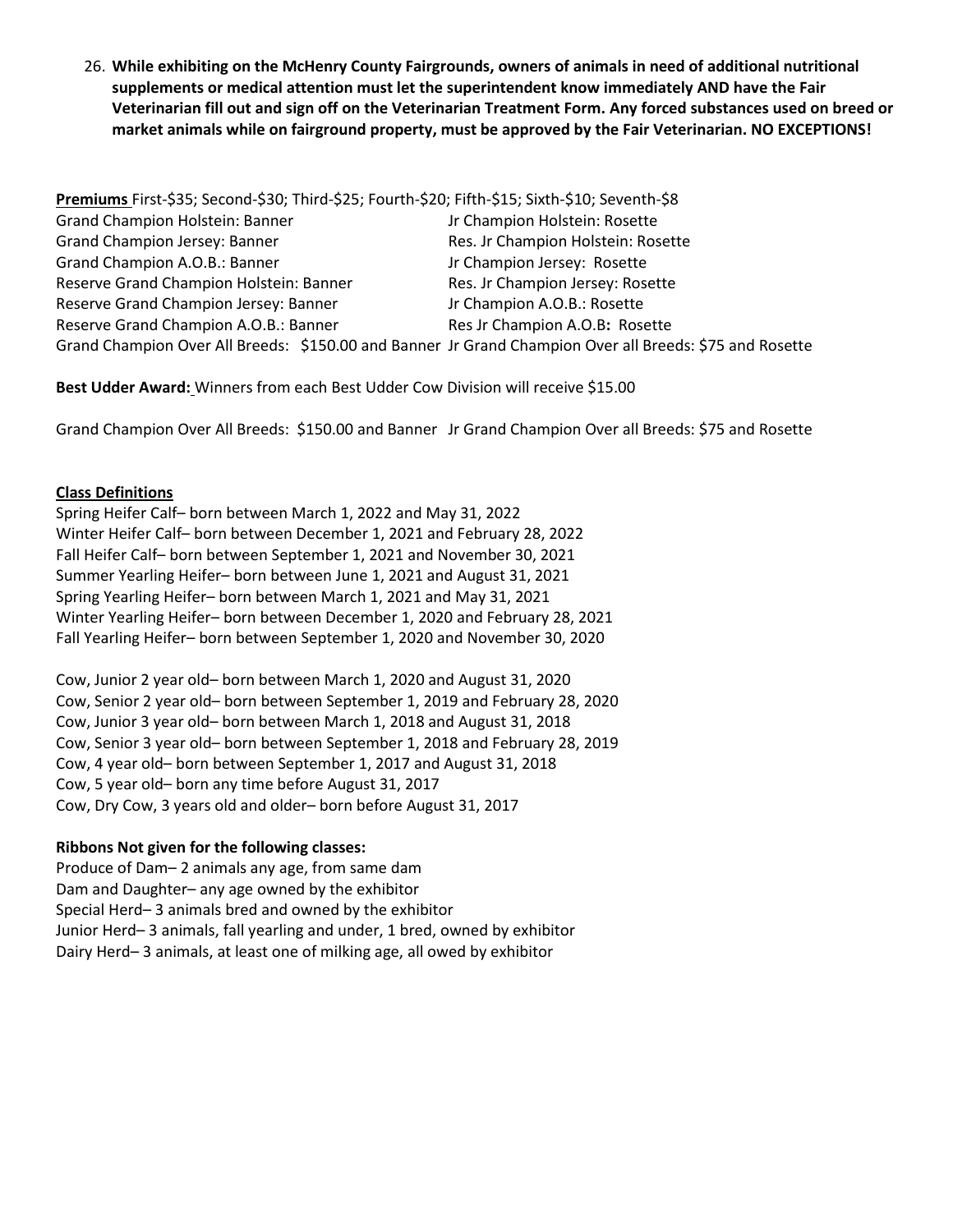| Division        | <b>Class</b>                                |                                   |
|-----------------|---------------------------------------------|-----------------------------------|
| A Holstein      | 1 Spring heifer calf                        | 11 Cow, Sr. 3-years old           |
| <b>B</b> Jersey | 2 Winter heifer calf<br>12 Cow, 4-years old |                                   |
| $C$ A.O.B       | 13 Cow, 5-years old<br>3 Fall heifer calf   |                                   |
|                 | 4 Summer yearling heifer                    | 14 100,000 pound cow              |
|                 | 5 Spring yearling heifer                    | 15 Dry Cow, 3-years old and older |
|                 | 6 Winter yearling heifer                    | 16 Produce of dam                 |
|                 | 7 Fall yearling heifer                      | 17 Dam and daughter               |
|                 | 8 Cow, Jr. 2-years old                      | 18 Special herd                   |
|                 | 9 Cow, Sr. 2-years old                      | 19 Junior herd                    |
|                 | 10 Cow, Jr. 3-years old                     | 20 Dairy herd                     |
|                 |                                             |                                   |

## **JUNIOR DAIRY CATTLE PEE-WEE SHOW Registration, In-person only will be Sunday, August 7 at 10:00** Show Time will be announced at Registration No entry fee 1. **Two age groups for Exhibitors as of September 1, 2021:** 4 years & under and 5 to 8 years old (non 4-Her). Registration is limited to the first 24 children. 12 in 4 years & under and 12 in 5 to 8 years old. 2. Registration will begin at 10 am near Dairy Barn. 3. Animal shown must be of calf age (spring, winter or fall calf) 4. All animals exhibited must comply with general health regulations of fair. 5. No premiums will be paid. 6. Dairy Show dress code. i.e. white pants and heavy shoes. T-shirt will be provided.